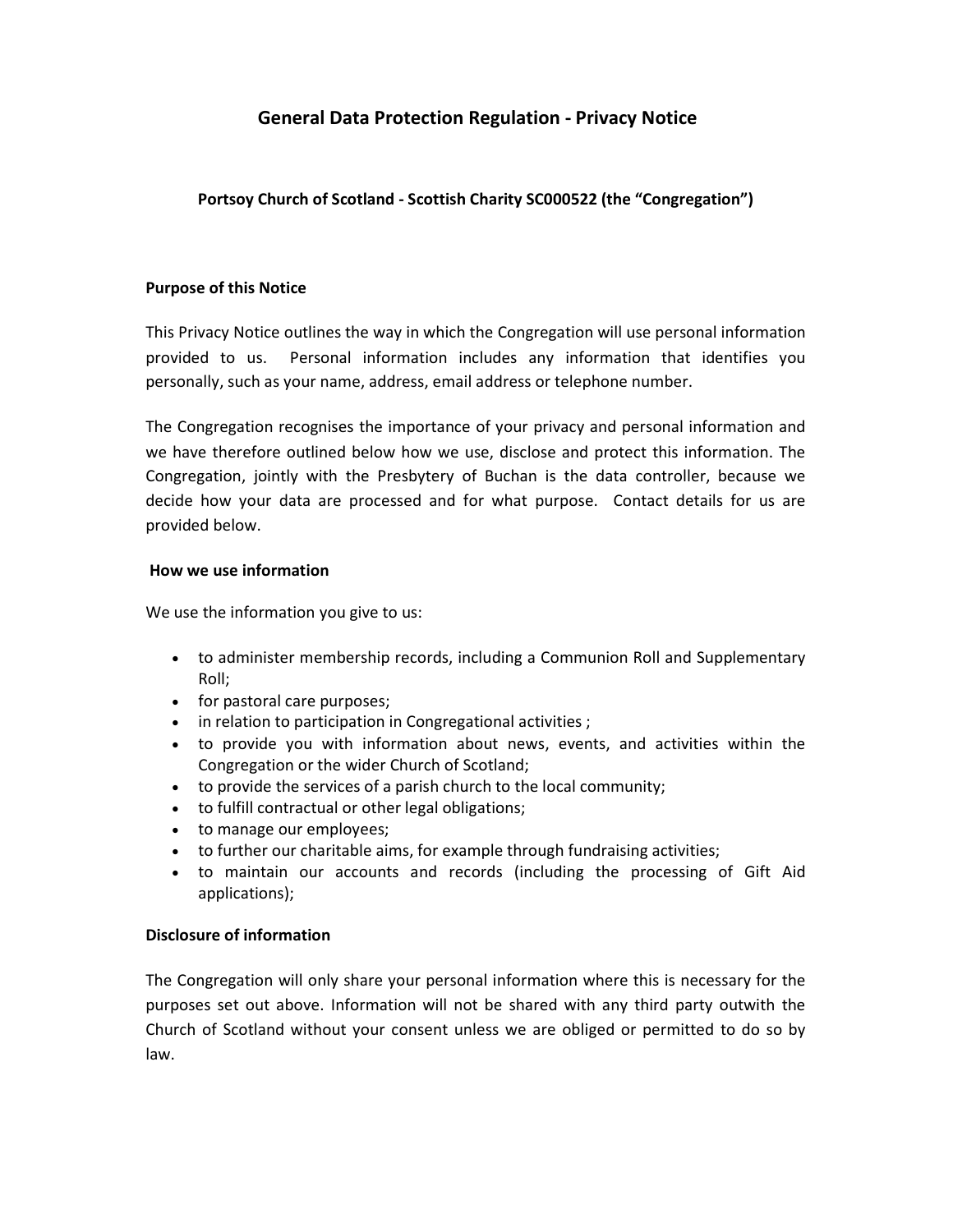### **Basis for processing personal information**

The Congregation processes your information in the course of its legitimate activities, with appropriate safeguards in place, as a not-for-profit body with a religious aim and on the basis that our processing relates solely to members, former members or people who have regular contact with us, and that this information is not disclosed to any third party without your consent.

We also process information where this is necessary for compliance with our legal obligations; where processing is necessary for the purposes of our legitimate interests and such interests are not overridden by your interests or fundamental rights and freedoms; and where you have given consent to the processing of your information for a particular purpose.

## **Storage and security of personal information**

The Congregation will strive to ensure that personal information is accurate and held in a secure and confidential environment. We will keep your personal information for as long as you are a member or adherent or have regular contact with us or so long as we are obliged to keep it by law or may need it in order to respond to any questions or complaints or to show that we treated you fairly. We may also keep it for statistical purposes but if so we will only use it for that purpose. When the information is no longer needed it will be securely destroyed or permanently rendered anonymous. Specifically, we retain electoral roll data while it is still current; gift aid declarations and associated paperwork for up to 6 years after the calendar year to which they relate; and parish registers (baptisms, marriages, funerals) permanently. A copy of our general data retention policy is available on our website*.*

### **Getting a copy of your personal information**

You can request details of the personal information which the Congregation holds about you by contacting us using the contact details given below.

### **Inaccuracies and Objections**

If you believe that any information the Congregation holds about you is incorrect or incomplete or if you do not wish your personal information to be held or used by us please let us know. Any information found to be incorrect will be corrected as quickly as possible.

You have the right to object to our use of your personal information, or to ask us to remove or stop using your personal information if there is no need for us to keep it. There may be legal or other reasons why we need to keep or use your data, but please tell us if you think that we should not be using it.